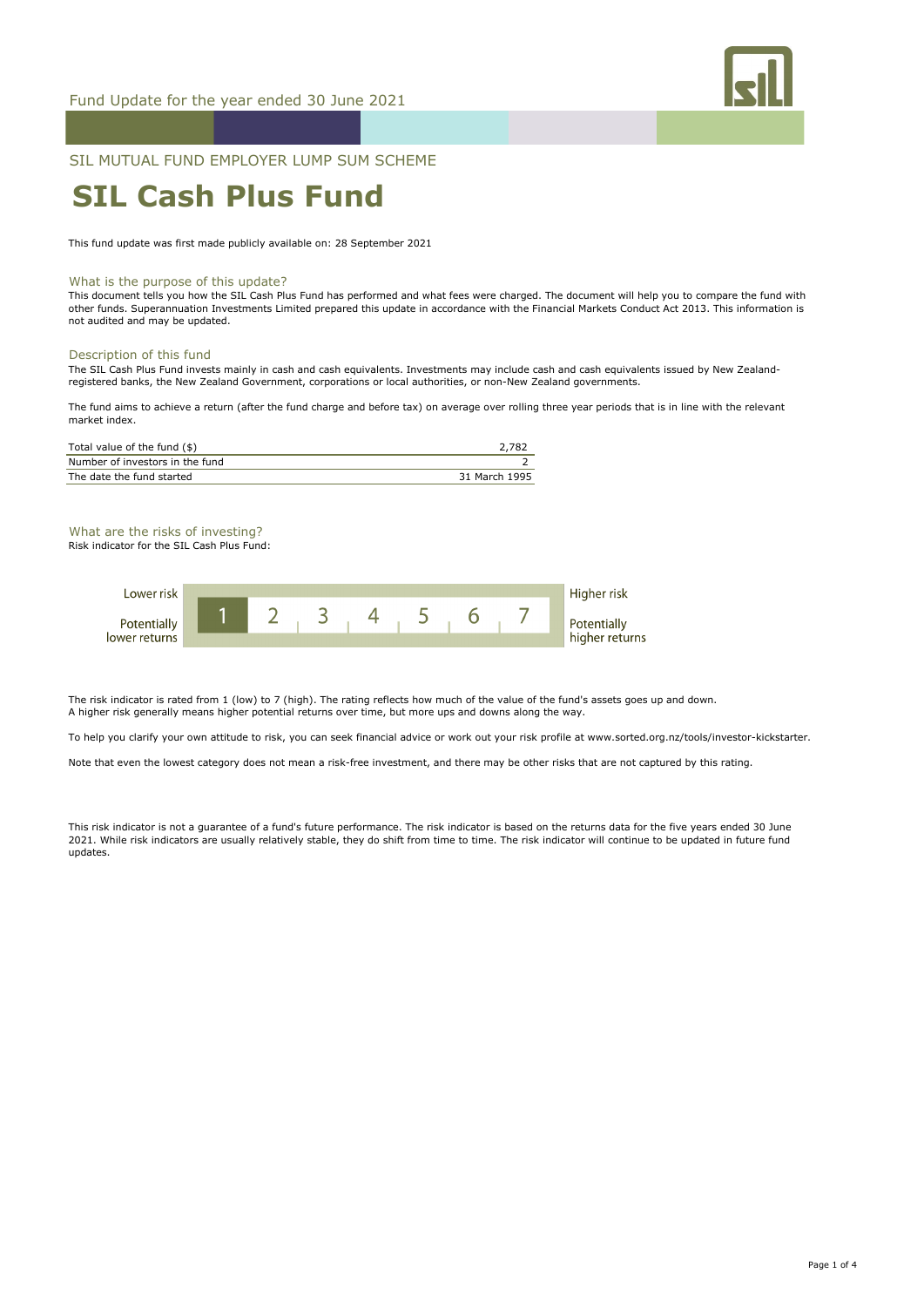|  |  |  |  | How has the fund performed? |  |
|--|--|--|--|-----------------------------|--|
|--|--|--|--|-----------------------------|--|

|                                               | Average over past<br>five years | Past year |
|-----------------------------------------------|---------------------------------|-----------|
| Annual return                                 |                                 |           |
| (after deductions for charges and tax)        | 1.18%                           | 0.26%     |
| <b>Annual return</b>                          |                                 |           |
| (after deductions for charges but before tax) | 1.65%                           | 0.37%     |
| Market index annual return                    |                                 |           |
| (reflects no deduction for charges and tax)   | 1.53%                           | 0.31%     |

The market index annual return shows the return of the S&P/NZX Bank Bills 90 Day Index.

Additional information about the market index is available in the statement of investment policy and objectives on the scheme register at www.discloseregister.companiesoffice.govt.nz.



### **Annual return graph**

This shows the return after fund charges and tax for each of the last 10 years ending 31 March. The last bar shows the average annual return for the last 10 years, up to 30 June 2021.

**Important:** This does not tell you how the fund will perform in the future.

Returns in this update are after tax at the highest prescribed investor rate (PIR) of tax for an individual New Zealand resident. Your tax may be lower.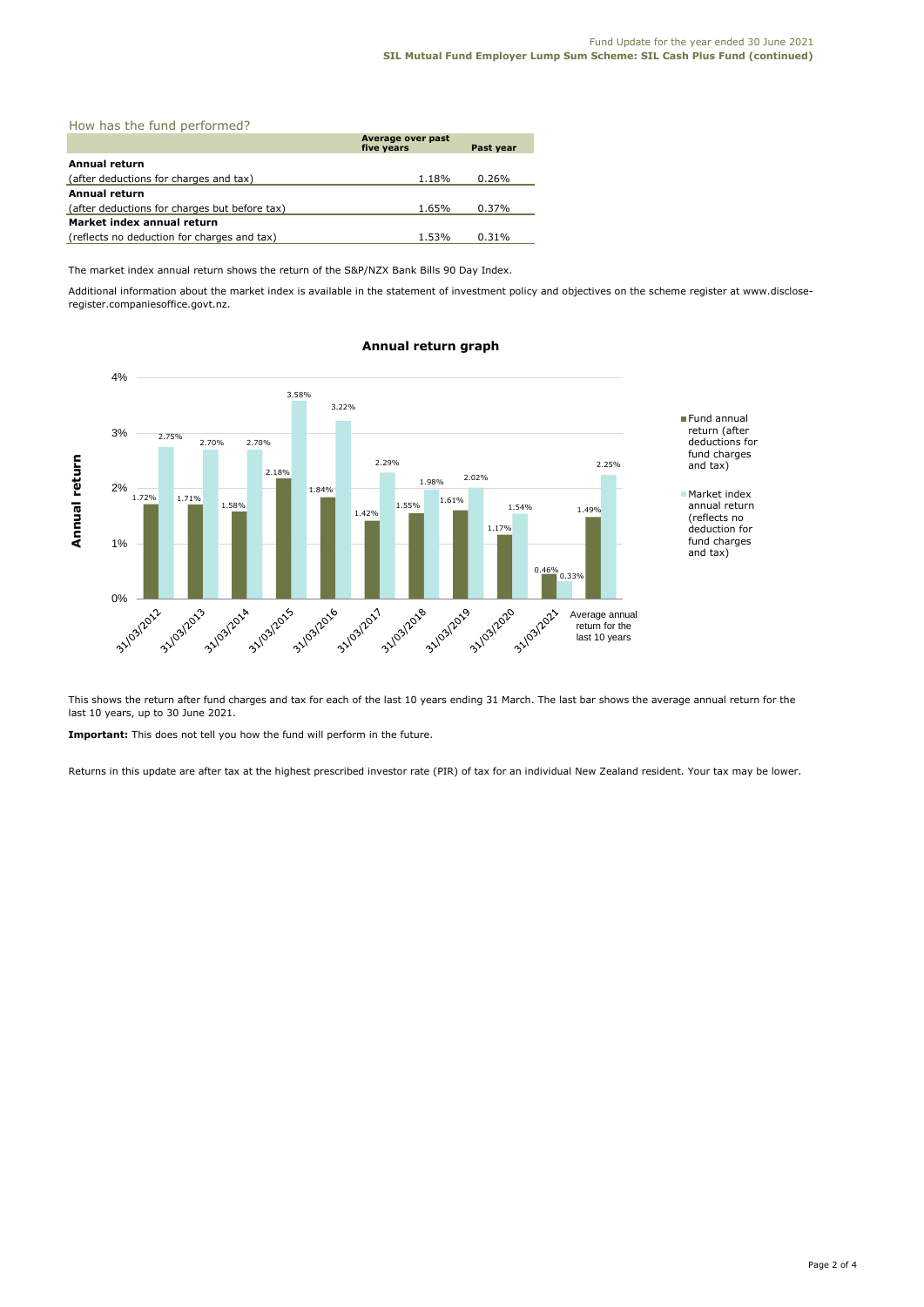#### What fees are investors charged?

Investors in the SIL Cash Plus Fund are charged fund charges. In the year to 30 June 2021 these were:

|                                                    | % of net asset value          |
|----------------------------------------------------|-------------------------------|
| Total fund charges <sup>1</sup>                    | 0.44%                         |
| Which are made up of:                              |                               |
| <b>Total management and administration charges</b> | 0.44%                         |
| Including:                                         |                               |
| Manager's basic fee                                | $0.33\%$                      |
| Other management and administration charges        | 0.11%                         |
| <b>Total performance based fees</b>                | 0.00%                         |
|                                                    | Dollar amount per<br>investor |
| <b>Other charges</b>                               |                               |
| Other charges                                      | \$0                           |

Investors are not currently charged individual action fees for specific actions or decisions (for example, for withdrawing from or switching funds).

Small differences in fees and charges can have a big impact on your investment over the long term.

#### Example of how this applies to an investor

Sarah had \$10,000 in the fund at the start of the year and did not make any further contributions. At the end of the year, Sarah received a return after fund fees and tax were deducted of \$26 (that is 0.26% of her initial \$10,000). Sarah also paid \$0 in other charges. This gives Sarah a total return after tax of \$26 for the year.

#### What does the fund invest in?

**Actual investment mix<sup>2</sup> <b>Target investment mix**<sup>2</sup> This shows the types of assets that the fund invests in. This shows the mix of assets

This shows the mix of assets that the fund generally intends to invest in.